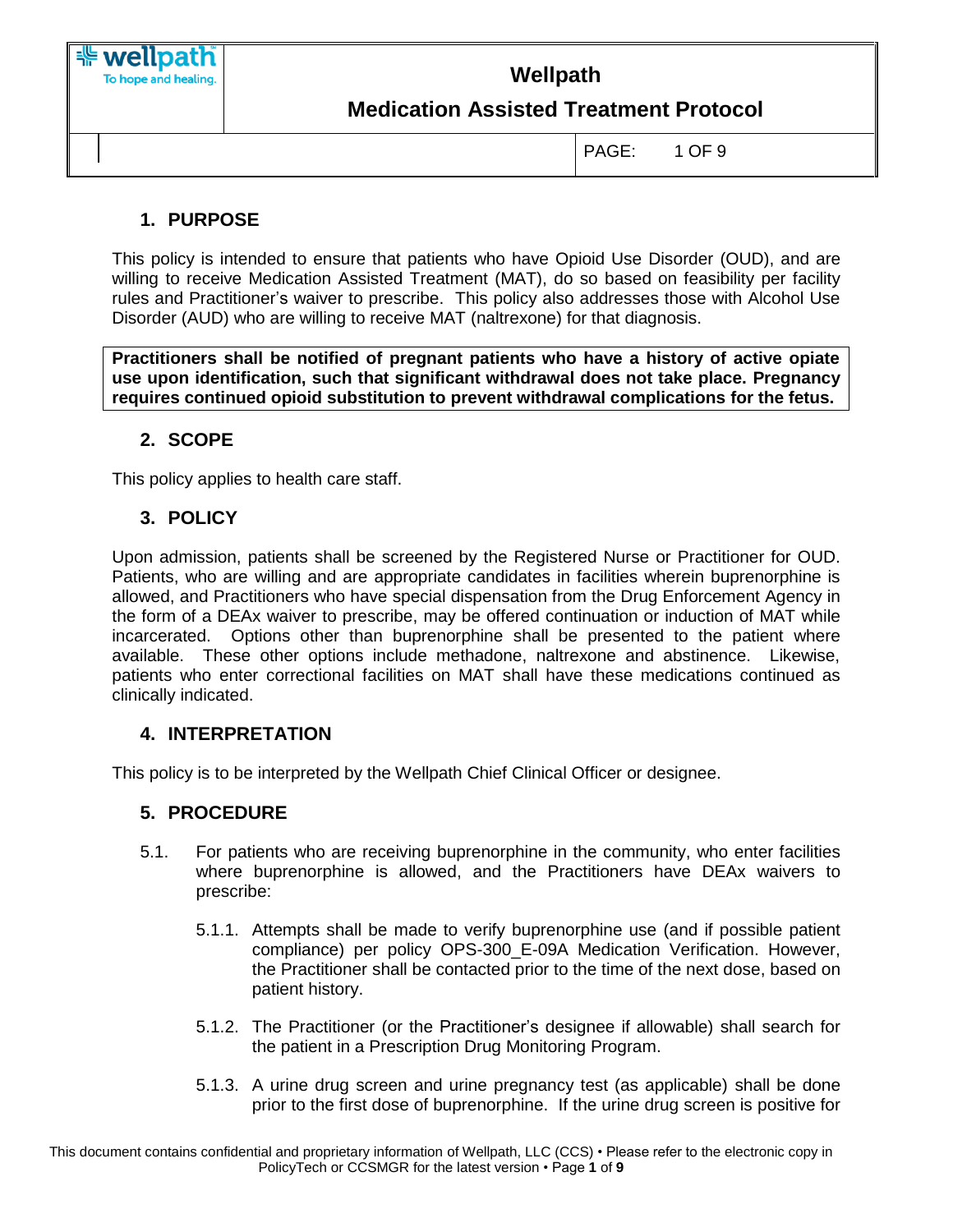

# **Medication Assisted Treatment Protocol**

PAGE: 2 OF 9

a drug other than buprenorphine, the case shall be discussed with the Facility Medical Director. The patient's community provider may also be contacted to gather additional history. The Facility Medical Director shall be contacted in regards to any inmate that tests positive for pregnancy and reports active substance use or whose urine tests positive for a drug.

- 5.1.4. This medication shall be ordered by the Practitioner at a clinically appropriate dose (see ATTACHMENT 1).
- 5.1.5. The patient's personal supply of buprenorphine shall not be used.
- 5.1.6. In the event that the MAT cannot be verified in a timely manner, the decision to continue MAT shall be made by the Practitioner on a case by case basis.
- 5.2. For patients receiving methadone as MAT in the community, and enter facilities where the facility does not have an Opioid Treatment Program (OTP):
	- 5.2.1. Attempts shall be made to verify methadone use (and if possible patient compliance) per policy OPS-300\_E-09A Medication Verification. However, the Practitioner shall be contacted prior to the time of the next dose, based on patient history.
	- 5.2.2. The Practitioner (or the Practitioner's designee if allowable) shall search for the patient in a Prescription Drug Monitoring Program.
	- 5.2.3. A urine drug screen and urine pregnancy test (as applicable) shall be done prior to the first dose of methadone. If the urine drug screen is positive for a drug other than methadone, the case shall be discussed with the Facility Medical Director. The patient's community provider may also be contacted to gather additional clinical history. The Facility Medical Director shall be contacted in regards to any inmate that tests positive for pregnancy and reports active substance use or whose urine tests positive for a drug.
	- 5.2.4. Upon verification of this medication, the site Practitioner can order the methadone at a fixed, once-daily dose for no more than 3 days. The Practitioner shall discuss available treatment options with the patient including medically supervised withdrawal, abstinence, and other clinically appropriate MAT.
	- 5.2.5. The patient's personal supply of methadone shall not be used.
	- 5.2.6. In the event that the MAT cannot be verified in a timely manner, the decision to continue MAT shall be made by the Practitioner on a case by case basis.
- 5.3. For patients receiving methadone as MAT in the community and enter facilities where the facility is an Opioid Treatment Program (OTP):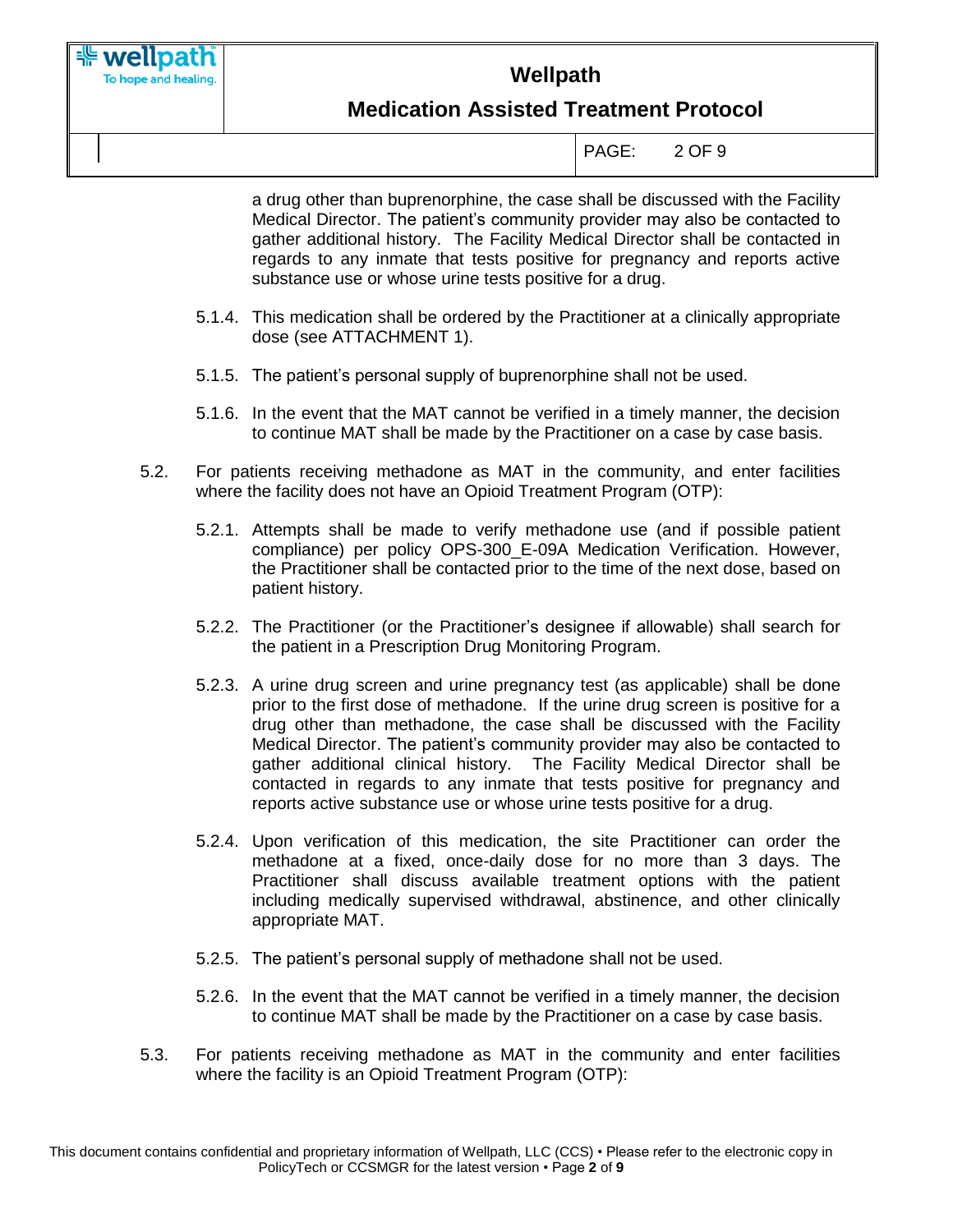

# **Medication Assisted Treatment Protocol**

PAGE: 3 OF 9

- 5.3.1. Attempts shall be made to verify methadone use (and if possible patient compliance) per policy OPS-300\_E-09A Medication Verification. However, the Practitioner shall be contacted prior to the time of the next dose, based on patient history.
- 5.3.2. The Practitioner (or the Practitioner's designee if allowable) shall search for the patient in a Prescription Drug Monitoring Program.
- 5.3.3. A urine drug screen and urine pregnancy test (as applicable) shall be done prior to the first dose of methadone. If the urine drug screen is positive for a drug other than methadone, the case shall be discussed with the Facility Medical Director. The patient's community provider may also be contacted to gather additional clinical history. The Facility Medical Director shall be contacted in regards to any inmate that tests positive for pregnancy and reports active substance use or whose urine tests positive for a drug.
- 5.3.4. Upon verification of this medication, the Practitioner shall order the methadone per the procedure in the OTP policy.
- 5.3.5. The patient's personal supply of methadone shall not be used.
- 5.3.6. In the event that the MAT cannot be verified in a timely manner, the decision to continue MAT shall be made by the Practitioner on a case by case basis.
- 5.4. For patients who are receiving naltrexone in the community, and enter facilities where naltrexone is allowed:
	- 5.4.1. Attempts shall be made to verify naltrexone use (and if possible patient compliance) per policy OPS-300\_E-09A Medication Verification. However, the Practitioner shall be contacted prior to the time of the next dose, based on patient history.
	- 5.4.2. The Practitioner (or the Practitioner's designee if allowable) shall search for the patient in a Prescription Drug Monitoring Program.
	- 5.4.3. A urine drug screen and urine pregnancy test (as applicable) shall be done prior to the first dose of naltrexone. If the urine drug screen is positive for a drug of abuse, the case shall be discussed with the Facility Medical Director. The patient's community provider may also be contacted to gather additional history. The Facility Medical Director shall be contacted in regards to any inmate that tests positive for pregnancy and reports active substance use or whose urine tests positive for a drug.
	- 5.4.4. Upon verification of this medication, the Practitioner shall be contacted. If the patient is verifiably on injectable naltrexone for extended-release (Vivitrol), no intervention is necessary until 7 days prior to the date of the next injection. At that point, oral naltrexone shall be started and continued throughout the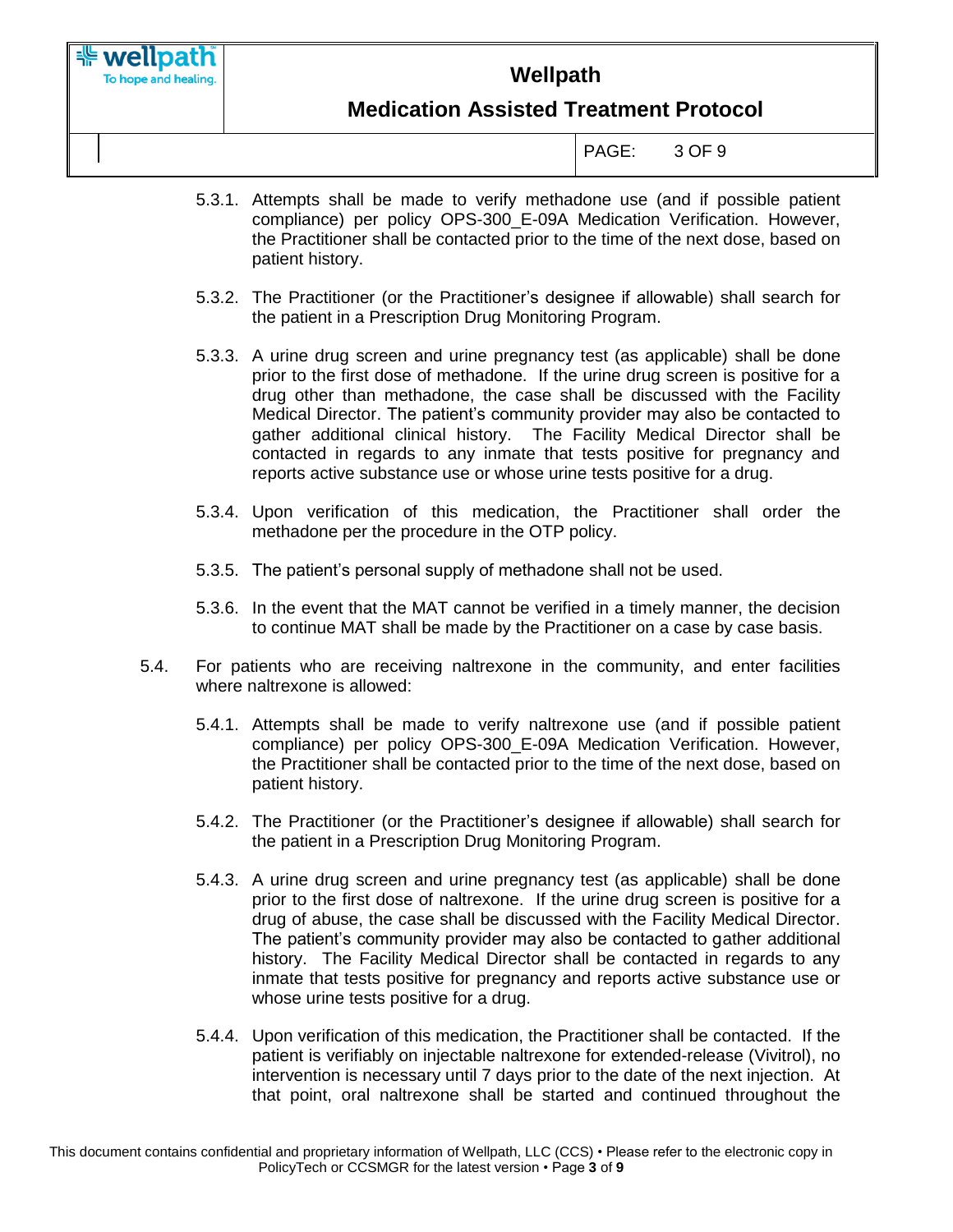

# **Medication Assisted Treatment Protocol**

| PAGE: | 4 OF 9 |
|-------|--------|
|       |        |

incarceration. If the patient enters the facility verifiably on oral naltrexone, the Practitioner shall order that it be continued.

- 5.4.5. The patient's personal supply of naltrexone shall not be used.
- 5.4.6. In the event that the MAT cannot be verified in a timely manner, the decision to continue MAT shall be made by the Practitioner on a case by case basis.
- 5.5. For potential OUD patients NOT receiving MAT in the community, who enter facilities where buprenorphine, methadone, and/or naltrexone is permitted by facility, with a Practitioners with DEAx waivers to prescribe (buprenorphine only):
	- 5.5.1. Withdrawal from substance of abuse shall occur per policy OPS-300\_F-04 Medically Supervised Withdrawal and Treatment, except in the case of pregnant patients.
	- 5.5.2. Beginning the day after withdrawal has been completed, nursing staff shall conduct daily wellness checks for 3 days. Patients who answer affirmatively to any of the wellness questions shall be placed on mental health watch and referred to the mental health professional (if watch initiated by nursing) or psychiatric Practitioner.
	- 5.5.3. Upon admission, the nurse shall screen for interest in MAT using the DAST 10 tool. Patients with a negative DAST 10 shall be educated on drug abuse and given information regarding resources in the community, asked to sign an agreement for abstinence. Patients with a positive DAST 10, shall have a DSM 5 OUD screening interview no later than the patient's initial mental health appraisal.
	- 5.5.4. The qualified mental health professional conducting the DSM 5 OUD screening interview shall review the latest Diagnostic and Statistical Manual of Mental Disorders (DSM) criteria for OUD. Patients with ≤ 1 criterion shall be educated on drug abuse and given information regarding resources available while in custody and in the community, asked to sign an agreement for abstinence. Patients with  $\geq 2$  criteria shall be referred to a qualified mental health professional to confirm the diagnosis.
	- 5.5.5. Upon evaluation by the qualified mental health professional, the diagnosis of OUD shall be assessed. If this diagnosis is not supported, then the patient shall be educated on drug abuse and given information regarding resources available while in custody and in the community. If the diagnosis is confirmed, then the patient shall be referred to the DEAx waivered Practitioner to discuss treatment options.
	- 5.5.6. The DEAx waivered Practitioner shall discuss available treatment with the patient. Treatment options include abstinence, naltrexone, methadone (in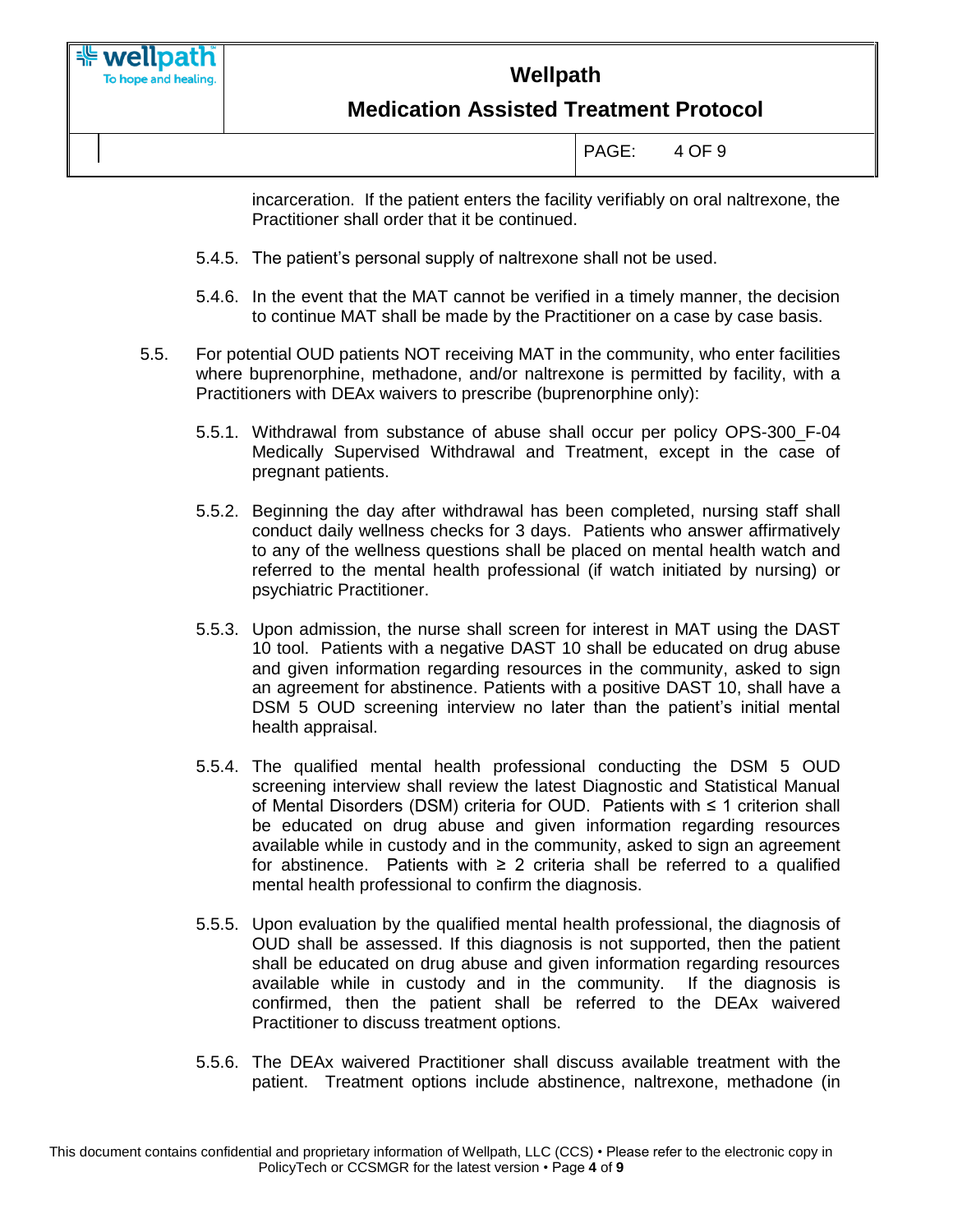

conjunction with OTP), and buprenorphine. Those patients who are prescribed MAT shall be referred for follow-up through chronic care clinic.

- 5.5.7. Patients who choose **abstinence** shall be provided with a list of resources available while in custody and community resources that are available to them upon release. An agreement for abstinence shall be obtained. The use of the sick call process shall be encouraged should the patient reconsider MAT. Upon reconsideration of MAT in a patient who initially declined, MAT initiation shall not occur with less than 7 days left on the patient's sentence. In cases when it is not clinically appropriate to initiate MAT due to proximity to release, patients shall be referred to community resources as part of their reentry plan. Substance abuse counselling shall be offered on an on-going basis.
- 5.5.8. Patients who choose **methadone** shall be referred to the OTP for management. If an OTP is not available, then this shall not be considered as a viable alternative for MAT. Patients shall be seen in chronic care clinic every 30 days until the patient's dosing is stabilized. Lab studies shall be performed as clinically indicated. The patient shall be seen in chronic care clinic every 6 months thereafter or as otherwise clinically indicated. CBC and Complete Metabolic Profile shall be obtained no less than annually. EKG shall be considered as clinically indicated. Records from the OTP shall be reviewed at each chronic care clinic visit. Substance abuse counselling shall be offered on an on-going basis. For sites that are accredited OTPs, please refer to the local policy manual for information on that program.
- 5.5.9. **Naltrexone** shall be managed as follows:
- 5.5.9.1. Screening labs (CBC & Complete Metabolic Panel, Urine Drug Screen, Urine Pregnancy Test (as applicable)) shall be done at the first chronic care visit.
- 5.5.9.2. Patient shall be seen back in chronic care clinic to review labs. If no contraindications are noted in the lab work, a consent for naltrexone and a treatment agreement shall be signed by the patient.
- 5.5.9.2.1. If initiation of naltrexone is clinically contraindicated due to lab results, formulate a treatment plan that addresses abnormal lab values with appropriate F/U schedule. Discuss available MAT options again with patient in light of abnormal lab values.
- 5.5.9.3. Oral naltrexone shall be started during this follow-up visit. This medication can be given in the housing units during regular medication pass.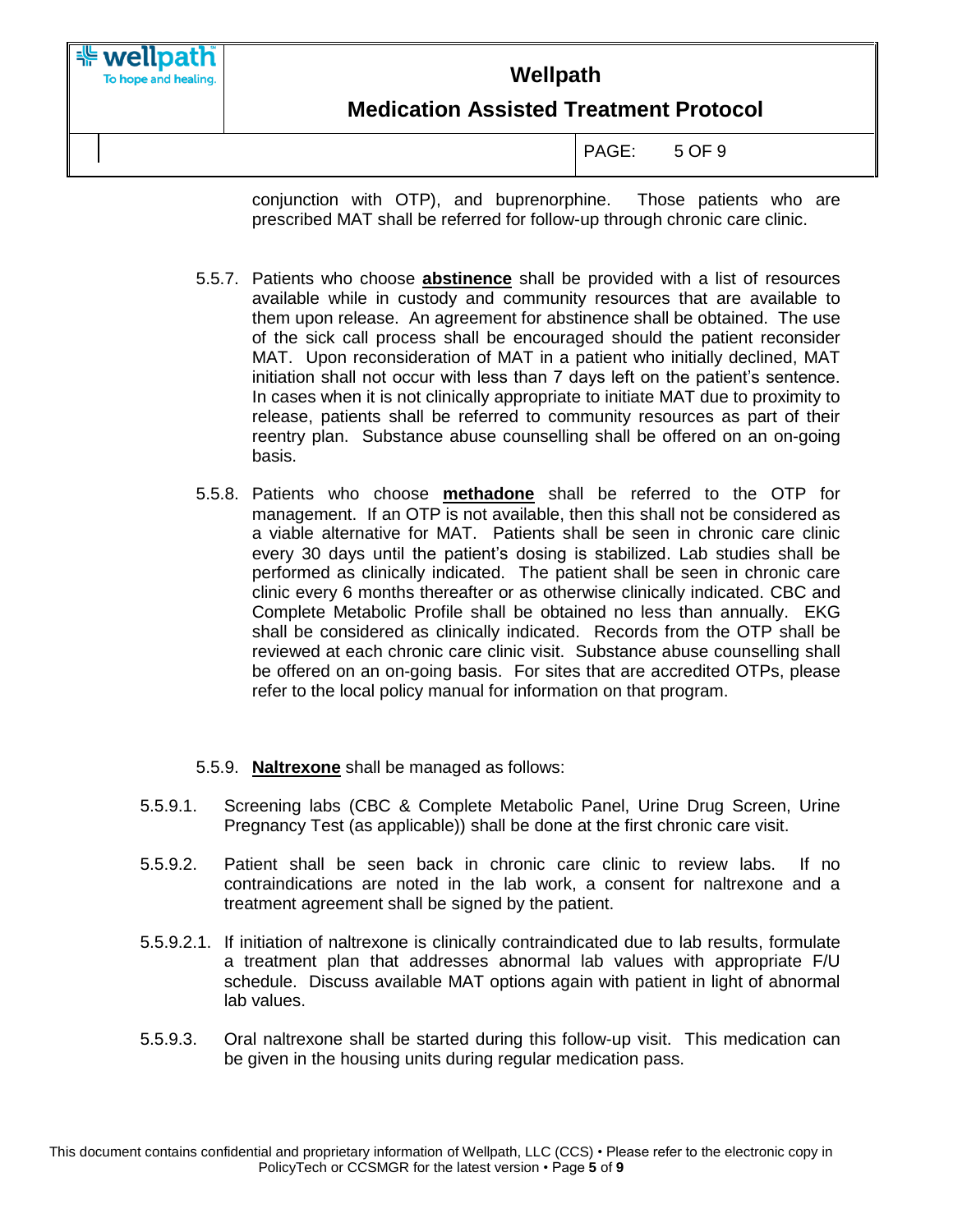# **Medication Assisted Treatment Protocol**

PAGE: 6 OF 9

- 5.5.9.4. Patients shall be seen in chronic care clinic every 30 days until the patient's dosing is stabilized. The patient shall be seen in chronic care clinic every 6 months thereafter or as otherwise clinically indicated. Lab studies shall be performed as clinically indicated. CBC and Complete Metabolic Profile shall be obtained no less than annually.
- 5.5.9.5. Substance abuse counselling/Mental Health follow-up shall be offered on an ongoing basis as available.
- 5.5.9.6. Referral to discharge planning shall be done.
- 5.5.9.7. The patient's treatment plan shall include transition to injectable naltrexone for extended-release (Vivitrol) prior to the patient's anticipated release date. The Practitioner shall determine the number of doses to be administered prior to the patient's anticipated release date. Timing of administration shall be such that the patient receives an injection of naltrexone for extended-release one week prior to the anticipated release date. Oral naltrexone shall be discontinued. If patients opt to continue with oral naltrexone after release, they shall be educated on the sub-optimal clinical results of this treatment modality in the community setting. Should they still opt to continue the oral formulation, the naltrexone injection shall not be given. The oral naltrexone shall be continued and appropriate follow-up made for after release.
- 5.5.9.8. A follow-up appointment for additional naltrexone injections in the community shall be provided to the patient when reviewing the discharge plan.
- 5.5.9.9. Please note that naltrexone can also be used for the treatment of alcohol dependency. Should a patient meet the criteria for this diagnosis, then the above naltrexone procedure would be applicable to them as well.

5.5.10. **Buprenorphine** shall be managed as follows:

- 5.5.10.1. Screening labs (CBC & Complete Metabolic Panel, Urine Drug Screen, Urine Pregnancy Test (as applicable) shall be done at the first chronic care visit.
- 5.5.10.2. Patient shall be seen back in chronic care clinic to review labs. If no contraindications are noted in the lab work, a consent for buprenorphine and a treatment agreement shall be signed by the patient.
- 5.5.10.2.1. If initiation of buprenorphine is contraindicated due to lab results, formulate a treatment plan that addresses abnormal lab values with appropriate F/U schedule. Discuss available MAT options again with patient in light of abnormal lab values.
- 5.5.10.3. Induction onto buprenorphine shall be offered as seen in ATTACHMENT 1.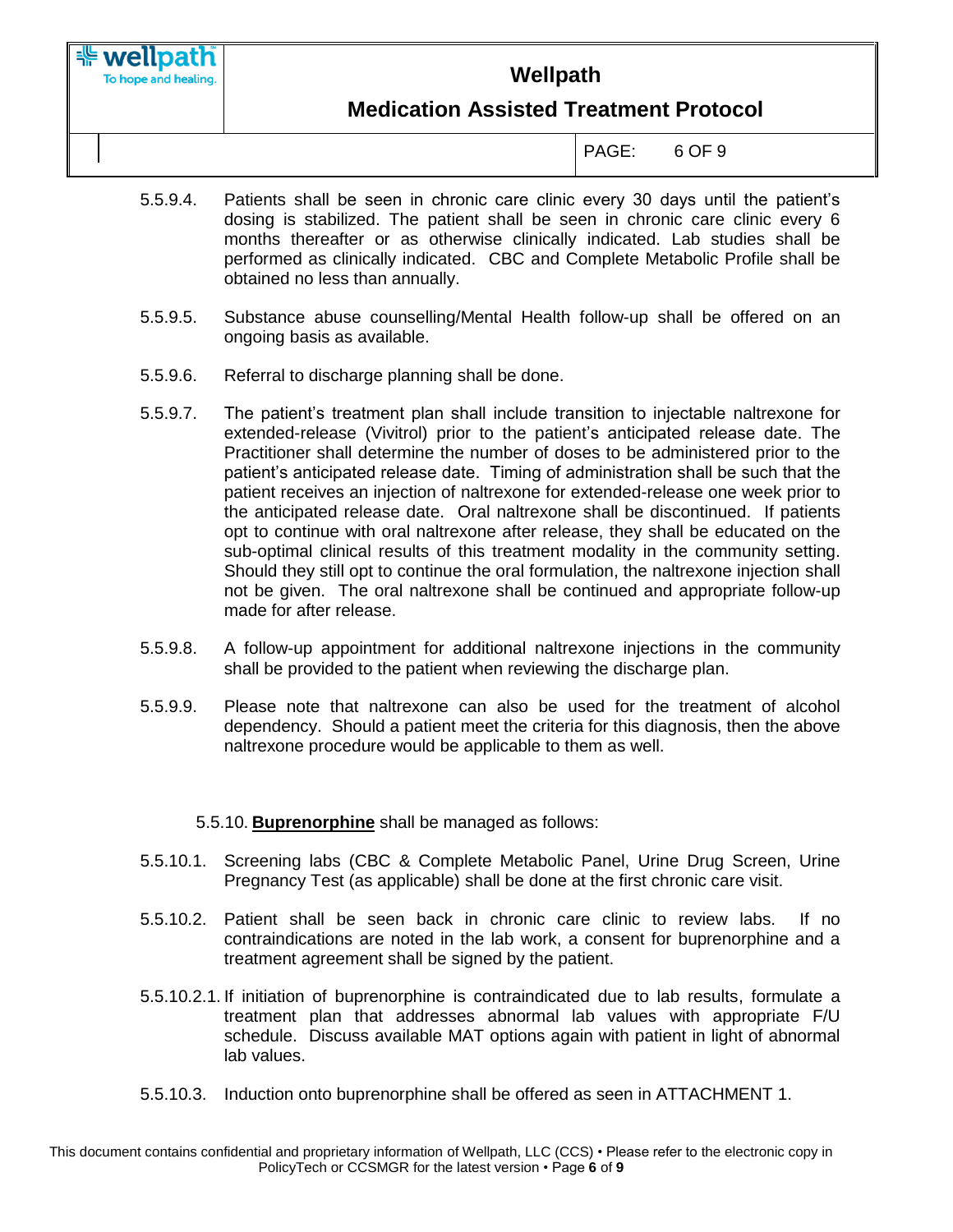To hope and healing.

# **Wellpath**

# **Medication Assisted Treatment Protocol**

PAGE: 7 OF 9

- 5.5.10.4. Patients shall be seen in chronic care clinic every 30 days until the patient's dosing is stabilized. The patient shall be seen in chronic care clinic every 6 months thereafter or as otherwise clinically indicated. Lab studies shall be performed as clinically indicated. CBC and Complete Metabolic Profile shall be obtained no less than annually. Substance abuse counselling/Mental Health follow-up shall be offered on an on-going basis as available.
- 5.5.10.5. Discharge planning shall be done to ensure that the patient has an appointment with their community MAT Practitioner as well as a sufficient supply of medication upon release.
- 5.6. Patients receiving MAT in the community, who enter facilities where the Practitioners do NOT have DEAx waivers to prescribe:
	- 5.6.1. Buprenorphine use shall be verified per policy (and if possible, patient compliance) OPS-300\_E-09A Medication Verification.
	- 5.6.2. The Practitioner (or their designee if allowed) shall search for the patient in a Prescription Drug Monitoring Program.
	- 5.6.3. Patients shall be referred to a DEAx waived Practitioner as soon as possible to continue this medication. These patients shall also receive counseling either on or off-site as appropriate.

#### **6. DEFINITIONS**

Addictionologist: Licensed Medical Doctor experienced in the specialty field of Addiction Medicine. Addictionologist provides clinical support to Practitioners, and direct or consultative care to inmate patients.

Facility Medical Director: Licensed Medical Doctor who has administrative and clinical oversight at each facility in the Massachusetts Department of Correction. Facility Medical Directors are employed solely by Wellpath.

Opioid Use Disorder: A diagnosis requiring a pattern of using opioids causing clinically significant impairment or distress that meets at least 2 of the following criteria:

- 1. Taking the opioid in larger amounts and for longer than intended
- 2. Wanting to cut down or quit but not being able to do it
- 3. Spending a lot of time obtaining the opioid
- 4. Craving or a strong desire to use opioids

5. Repeatedly being unable to carry out major obligations at work, school, or home due to opioid use

6. Continuing use despite persistent or recurring social or interpersonal problems caused or made worse by opioid use

7. Stopping or reducing important social, occupational, or recreational activities due to opioid use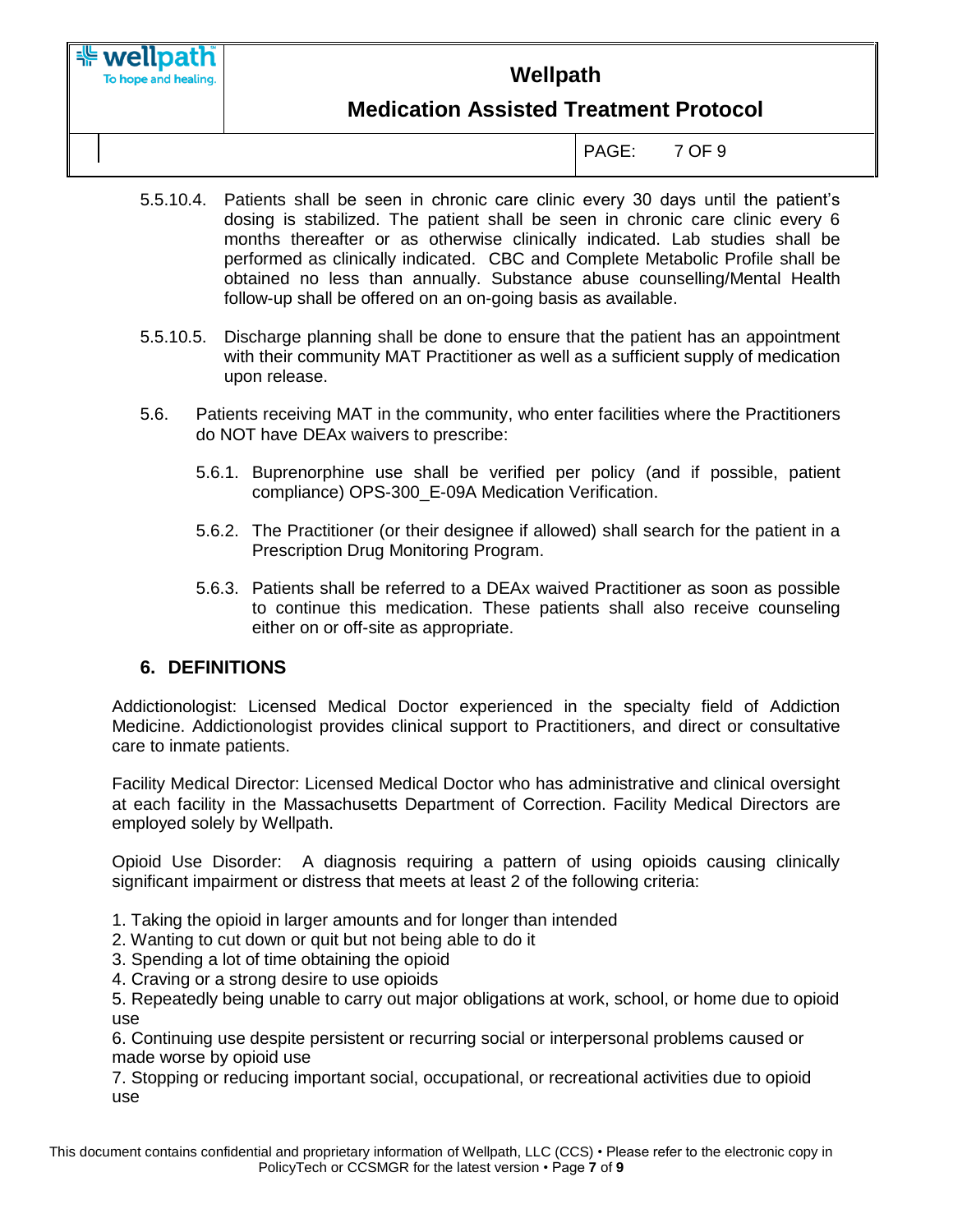

## **Medication Assisted Treatment Protocol**

PAGE: 8 OF 9

8. Recurrently using opioids in physically hazardous situations

9. Consistently using opioids despite acknowledgment of persistent or recurrent physical or psychological difficulties from using opioids

10.\*Being tolerant for opioids as defined by either a need for markedly increased amounts to achieve intoxication or desired effect, or markedly diminished effect with continued use of the same amount

11.\*Withdrawal manifesting as either characteristic syndrome or the substance is used to avoid withdrawal

\*This criterion is not considered to be met for those individuals taking opioids solely under appropriate medical supervision.

Practioner: Licensed Nurse Practitioner, Physician Assistant, Medical Doctor or Doctor of Osteopathic Medicine providing direct care to patients at all of the Massachusetts Department of Correction facilities. Practitioners are employed solely by Wellpath.

#### REFERENCES

- American Society of Addiction Medicine (ASAM). The ASAM National Practice Guideline For the Use of Medications in the Treatment of Addiction Involving Opioid Use. American Society of Addiction Medicine. June 1, 2015
- Substance Abuse and Mental Health Services Administration (SAMHSA). Clinical Guidelines for the Use of Buprenorphine in the Treatment of Opioid Addiction. Rockville, MD: Center For Substance Abuse Treatment. Treatment Improvement Protocol Series, No. 40, USDHHS Publication (SMA) 04-3939. 2004b
- Substance Abuse and Mental Health Services Administration (SAMHSA). Use of Buprenorphine in the Pharmacologic Management of Opioid Dependence: A Curriculum for Physicians. *Substance Abuse and Mental Health Services Administration.* 2001